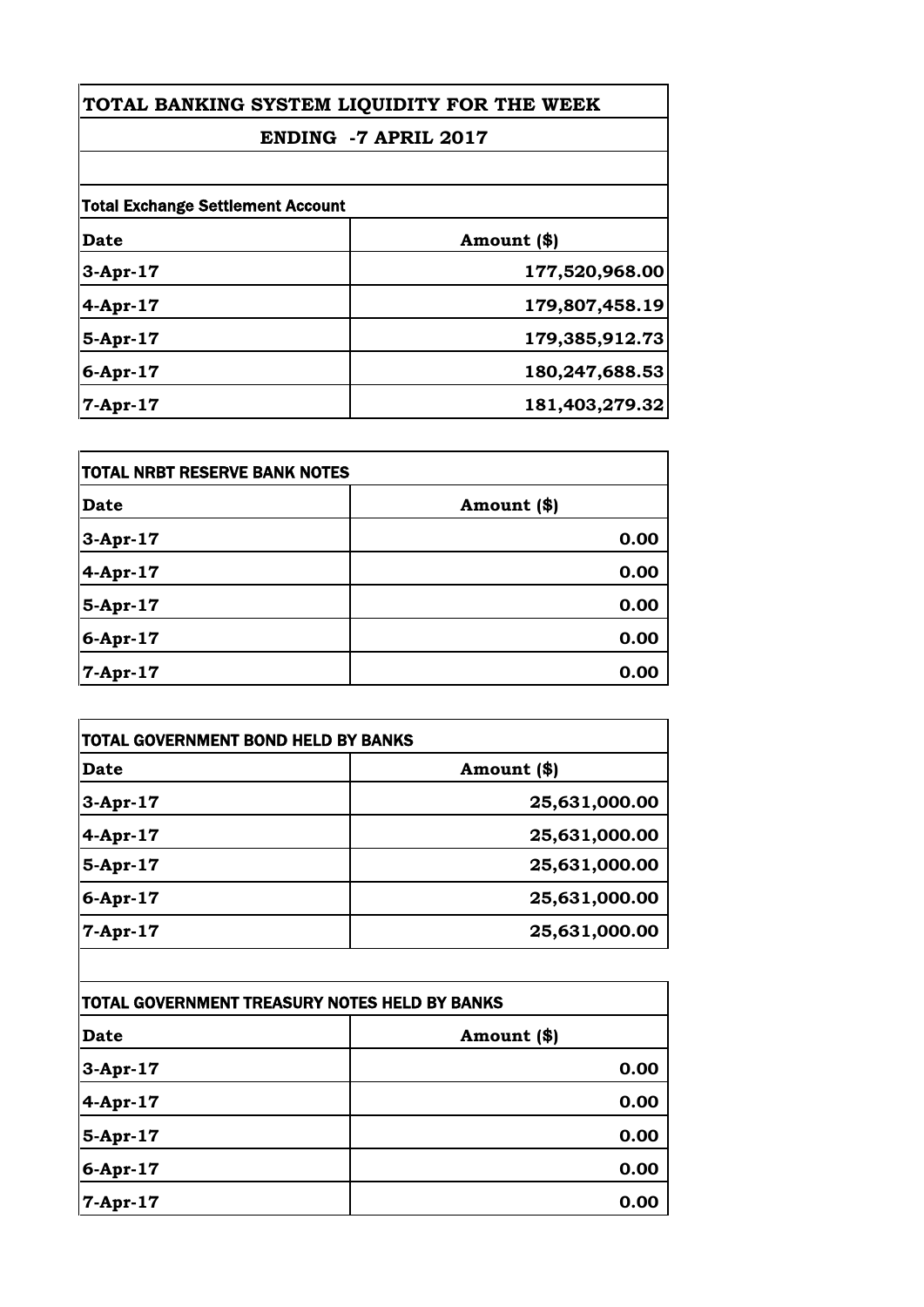# **ENDING -13 APRIL 2017**

| Date         | Amount (\$)       |
|--------------|-------------------|
|              |                   |
| 10-Apr-17    | 179, 123, 934. 23 |
| $11-Apr-17$  | 178,312,620.95    |
| $12$ -Apr-17 | 178,285,343.32    |
| $13$ -Apr-17 | 180,365,527.98    |

| <b>ITOTAL NRBT RESERVE BANK NOTES</b> |             |
|---------------------------------------|-------------|
| Date                                  | Amount (\$) |
| 10-Apr-17                             | 0.00        |
| 11-Apr-17                             | 0.00        |
| 12-Apr-17                             | 0.00        |
| 13-Apr-17                             | 0.00        |

| TOTAL GOVERNMENT BOND HELD BY BANKS |               |
|-------------------------------------|---------------|
| Date                                | Amount (\$)   |
| $10-Apr-17$                         | 25,631,000.00 |
| $11-Apr-17$                         | 25,631,000.00 |
| $12$ -Apr-17                        | 25,631,000.00 |
| 13-Apr-17                           | 25,631,000.00 |

| <b>TOTAL GOVERNMENT TREASURY NOTES HELD BY BANKS</b> |             |
|------------------------------------------------------|-------------|
| Date                                                 | Amount (\$) |
| 10-Apr-17                                            | 0.00        |
| 11-Apr-17                                            | 0.00        |
| 12-Apr-17                                            | 0.00        |
| 13-Apr-17                                            | 0.00        |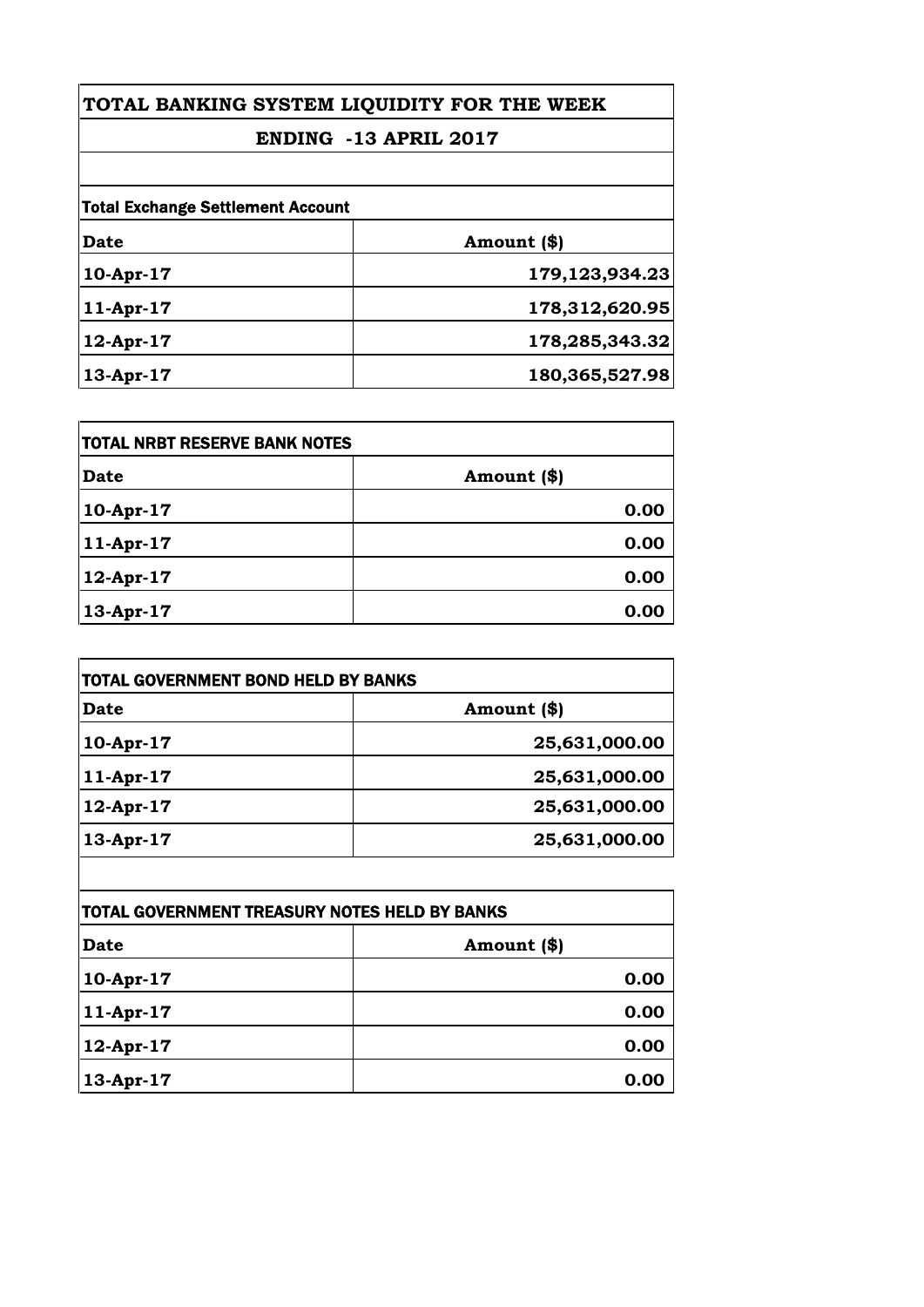# **ENDING -21 APRIL 2017**

| Date      | Amount (\$)    |
|-----------|----------------|
| 18-Apr-17 | 181,300,088.36 |
| 19-Apr-17 | 180,981,182.06 |
| 20-Apr-17 | 181,036,386.74 |
| 21-Apr-17 | 181,393,765.40 |

| <b>TOTAL NRBT RESERVE BANK NOTES</b> |             |
|--------------------------------------|-------------|
| <b>Date</b>                          | Amount (\$) |
| 18-Apr-17                            | 0.00        |
| 19-Apr-17                            | 0.00        |
| 20-Apr-17                            | 0.00        |
| $21-Apr-17$                          | 0.00        |

| <b>Date</b> | Amount (\$)   |  |
|-------------|---------------|--|
| 18-Apr-17   | 25,631,000.00 |  |
| 19-Apr-17   | 25,631,000.00 |  |
| 20-Apr-17   | 25,631,000.00 |  |
| 21-Apr-17   | 25,631,000.00 |  |

| TOTAL GOVERNMENT TREASURY NOTES HELD BY BANKS |             |
|-----------------------------------------------|-------------|
| Date                                          | Amount (\$) |
| 18-Apr-17                                     | 0.00        |
| 19-Apr-17                                     | 0.00        |
| 20-Apr-17                                     | 0.00        |
| $ 21-Apr-17$                                  | 0.00        |